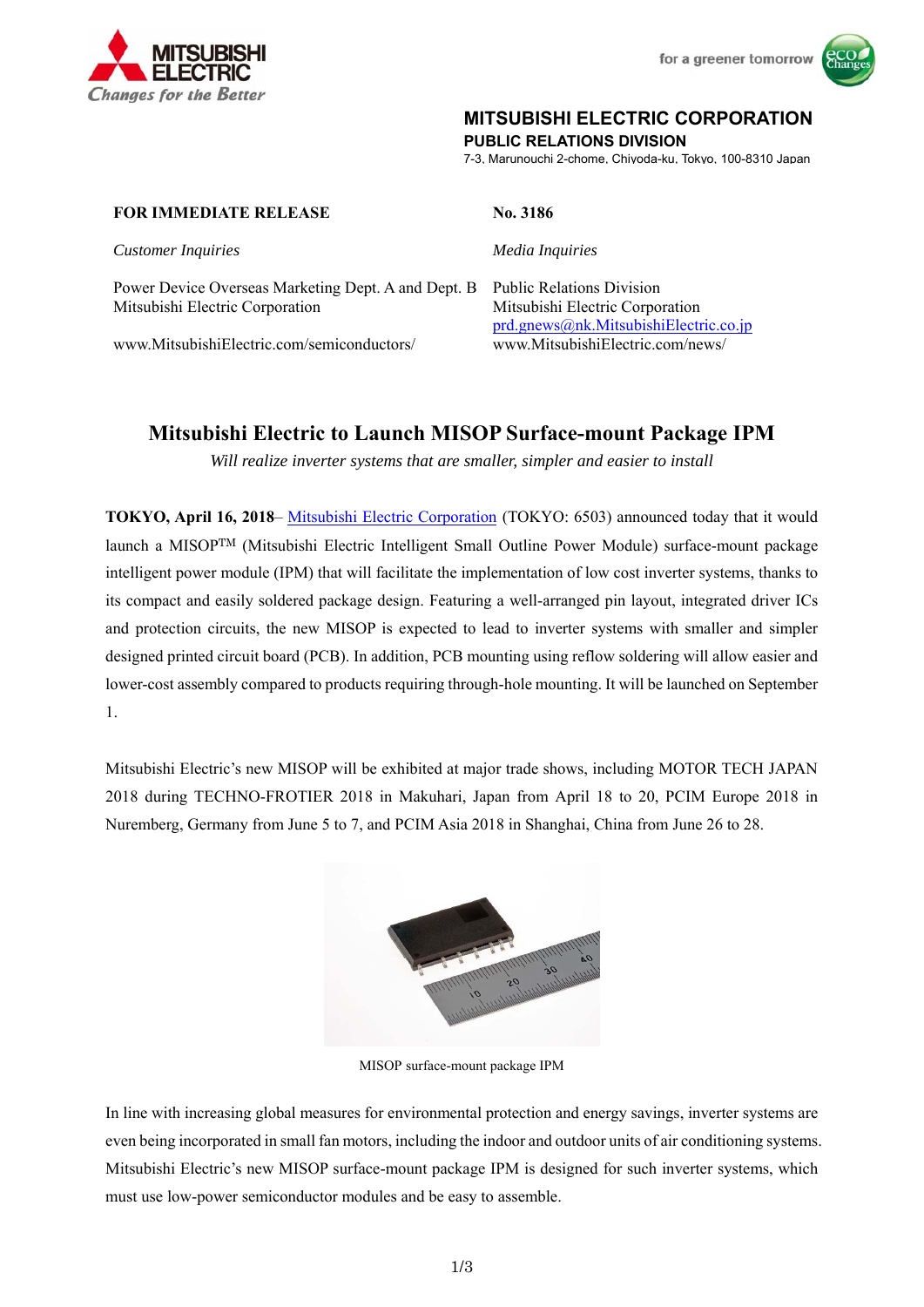## **Product Features**

### *1) Simplified design for inverter systems*

- Surface-mount package IPM allows reflow soldering
- Small footprint on PCB

## *2) Helps to downsize and simplify inverter systems*

- Reverse-conducting IGBT (power semiconductor with IGBT and diode on one chip) with seventhgeneration thin-layer structure enables smaller IGBT chip and less space between the chips
- Fewer external components thanks to embedded gate driver ICs with protection functions and bootstrap diode (BSD\*) with current-limiting resistor
- Optimized terminal layout enables simple and easy designed PCB and brings smaller inverter systems

\* High voltage diode used in charge-pump circuit to get multiple power supply from single voltage source

#### *3) Protection functions for more flexible inverter-system designs*

- Overheating protection and analog signal for monitoring IC control temperature
- Short-circuit protection utilizing external shunt resistor and PWM input interlocking function, enables flexible protection-circuit designs

#### **Sale Schedule**

| Product                       | Model        | Voltage | Current | Shipments   |
|-------------------------------|--------------|---------|---------|-------------|
| Surface-mount<br>MISOP series | <b>SP1SK</b> | 600V    | ' A     | September 1 |
|                               | SP3SK        |         | 3Α      |             |

## **Main Specifications**

| Model                | <b>SPISK</b>                                                                               | SP3SK |  |
|----------------------|--------------------------------------------------------------------------------------------|-------|--|
| Voltage              | 600V                                                                                       |       |  |
| Current              | 1A                                                                                         | 3A    |  |
| Dimensions           | $15.2 \times 27.4 \times 3.3$ mm                                                           |       |  |
| Built-in chips       | Three-phase inverter bridge with built-in RC-IGBT (IGBT+FWD), HVIC, LVIC,<br>and BSD chips |       |  |
| Integrated functions | - Short-circuit protection through external shunt resistor                                 |       |  |
|                      | - Power-supply low-voltage protection                                                      |       |  |
|                      | - Fo output on N-side protection                                                           |       |  |
|                      | - Overheating protection                                                                   |       |  |
|                      | - Analog temperature voltage output                                                        |       |  |
|                      | - Interlock                                                                                |       |  |
| Other                | Inverter with divided-emitter N-side (3 shunts)                                            |       |  |
| Applications         | Blower motors, water pumps and dish washers                                                |       |  |

#### **Environmental Awareness**

The products mentioned in this release are compliant with the Restriction of the Use of Certain Hazardous Substances in Electrical and Electronic Equipment (RoHS) directive 2011/65/EU